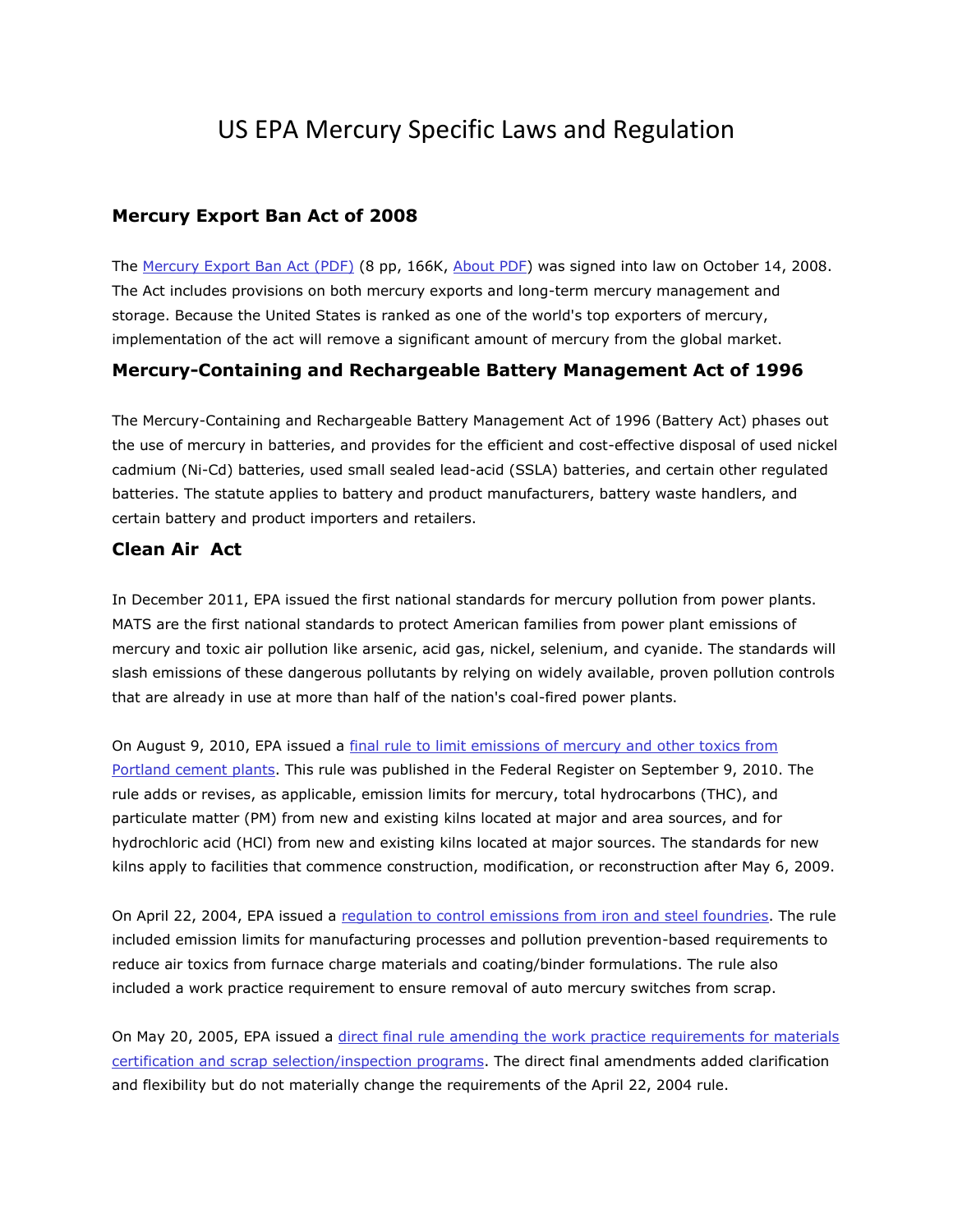On December 28, 2007, EPA issued a [final National Emission Standards for Hazardous Air Pollutants](http://www.gpo.gov/fdsys/pkg/FR-2007-09-20/pdf/E7-18343.pdf)  [\(NESHAP\) rule for electric arc furnace steelmaking facilities.](http://www.gpo.gov/fdsys/pkg/FR-2007-09-20/pdf/E7-18343.pdf) The final rule established requirements for the control of mercury emissions that are based on the maximum achievable control technology and requirements for the control of other hazardous air pollutants that are based on generally available control technology or management practices.

[Reduction of Toxic Air Pollutants from Mercury Cell Chlor-Alkali Plants; Final Rule](http://www.epa.gov/ttn/atw/hgcellcl/hgcellclpg.html) - December 19, 2003 - The final rule reduces mercury emissions from mercury cell chlor-alkali plants that are considered "major sources" of hazardous air pollutants as well as facilities considered to be "area sources." Mercury cell chlor-alkali plants produce chlorine and caustic using mercury cells.

## **Toxics**

In May 2012, EPA issued a significant new use rule (SNUR) under the Toxic Substances Control Act (TSCA) for the use of elemental mercury in barometers, manometers, hygrometers and psychrometers. The rule requires persons who intend to manufacture, import or process elemental mercury for an activity designated as a significant new use by this rule to notify EPA in advance. The required notification provides EPA with the opportunity to evaluate the intended use and, if necessary, to prohibit or limit that activity before it occurs. This final rule is effective June 29, 2012.

## **Clean Water Act**

Final Rule - [Water Quality Guidance for the Great Lake Systems \(Great Lakes Initiative\)](http://www.epa.gov/waterscience/gli/mixingzones/) - In l995, EPA and the Great Lakes states agreed to a comprehensive plan to restore the health of the Great Lakes. The Final Water Quality Guidance for the Great Lakes System, also known as the Great Lakes Initiative, includes criteria for states to use when setting water quality standards for 29 pollutants, including bioaccumulative chemicals of concern, and prohibits the use of mixing zones for these toxic chemicals.

[Water Quality Criteria for Methylmercury](http://www.epa.gov/ost/criteria/methylmercury/) - New criteria to protect human health from methylmercury, the form of mercury that accumulates in fish.

[Total Maximum Daily Load \(TMDL\) Regulations and Guidance](http://www.epa.gov/owow/tmdl/policy.html) - EPA's regulations and guidance for the Total Maximum Daily Load, the maximum amount of a pollutant (including mercury) that a waterbody can receive and still meet water quality standards.

### **Resource Conservation and Recovery Act**

[Hazardous Waste Identification Regulations \(40 CFR Part 261\)](http://www.epa.gov/osw/hazard/tsd/mercury/regs.htm#hazwaste) - Classification of solid wastes as hazardous wastes is based on exhibited hazardous waste characteristics and/or on inclusion of the waste on a list of hazardous wastes developed by EPA. Once a waste has been identified as hazardous,